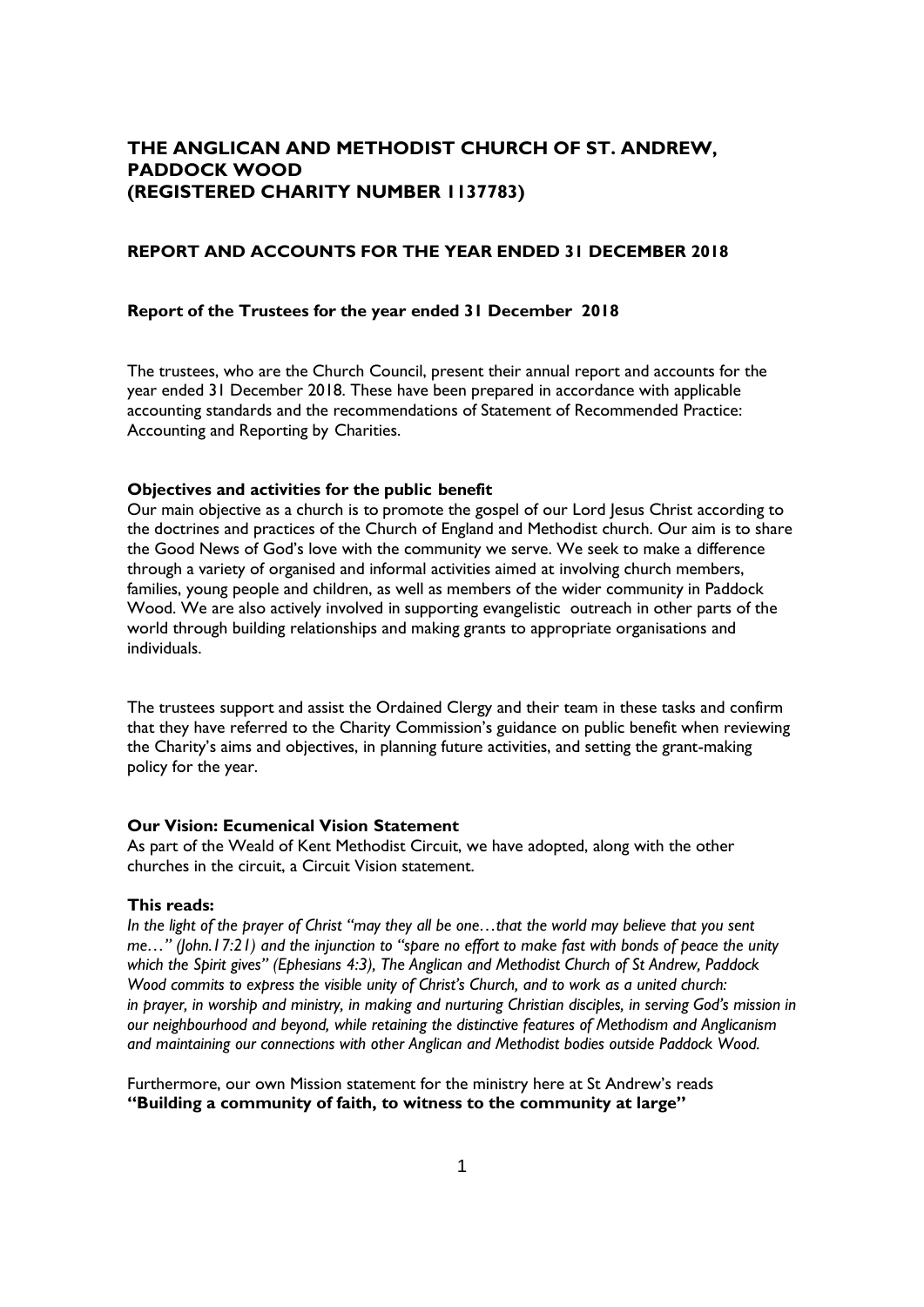## **Our Values and Aims**

We seek as God's Church, in Jesus' name and through the power of the Holy Spirit to be: Maturing in our Faith Prayerful in all we do Transformed by our worship Reaching out to our town and the world Excited by the opportunities to share our faith A community where all are welcomed, cared for, and valued

The trustees are committed to enabling as many people as possible to worship at our church. We want to be a church without walls, one which reaches out to the community and the world at large. We want to grow in Christian maturity and to know and understand God's will for our lives and our church. Our services and worship put faith into practice through prayer, preaching, scripture readings, music and sacrament.

### **Public Benefit**

The charity continues to provide public benefit by meeting its core objective. The trustees are satisfied, and confirm, that they have complied with the duty in section 17 of the Charities Act 2011 to have regard to public benefit guidance published by the Charity Commission. When planning the church's activities for the year the trustees considered the Charity Commission's guidance on public benefit and, in particular, the specific guidance on the advancement of religion. They also considered how the charity had succeeded in delivering its aims, including public benefit, when reviewing the achievements for the year, which are summarised below (Section 2) and which the trustees considered to be a public benefit.

We try to enable individuals to grow, develop and live out their faith in our community through: worship and prayer; preaching and sharing God's word; involving children and young people in playing a greater part in our worship; providing pastoral care and support for people living in the parish; supporting missionary and outreach work at home and abroad.

To facilitate this work, the trustees recognise the importance of maintaining the amenities and the fabric of the Church Centre Complex and ensuring that the facilities remain welcoming to those visiting our church buildings. The public can freely access all of our amenities and can enjoy, and participate in, all of our activities, subject to observing safeguarding arrangements currently in force.

The Charity furthers its charitable purposes for the public benefit through its grant- making policy which is set out below.

## **Grant making policy**

The charity has established its grant-making policy to achieve its objectives for the public benefit. Applications for grants are not invited.

Our policy is to make grants to missionary charities we nominate, and to our Parish link with Bereko (Tanzania), based on ten percent of our annual voluntary income. The ten percent also includes an equal amount to be used to fund our Mission Opportunity Fund (see below).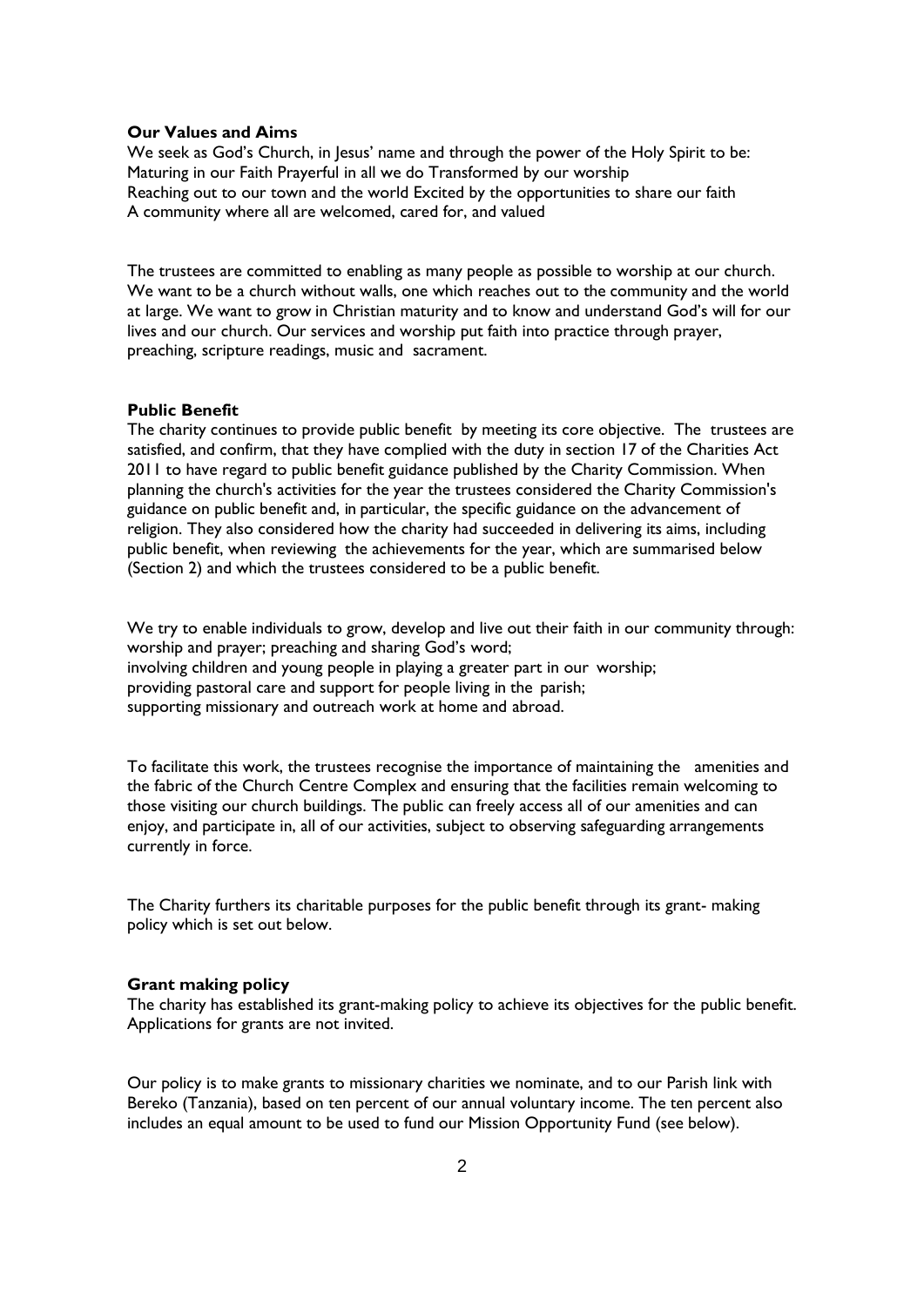All grants are made to charities and to individuals where there is accountability and transparency in the way they use these funds. We seek and receive regular updates and reports from each charity on how these grants are spent.

In respect of the **Fair Trade Shop**, it is our policy to give away all of the annual profits made by the Shop, consistent with maintaining adequate reserves to meet normal trading requirements (three months' purchases of goods for resale, plus a margin for contingencies).

The Fair Trade Shop makes grants to organisations based in the UK which are Christian in outlook and practice, which promote sustainable livelihoods and development opportunities to marginalised peoples and communities throughout the world, having regard to the impact on the environment.

During 2018, a total of £4,031 was given in grants to five UK-based charities operating overseas in the area of humanitarian assistance and disaster relief, and to another three charities operating locally in West Kent to support the homeless, mentally ill and those battling substance abuse.

Mission Opportunity Fund (MOF): During 2018, grants totalling £750 were made to organisations and individuals.

Grants from the **Acts 2** restricted fund are made by the Vicar, in collaboration with another Trustee, to local people where a specific need is identified. During 2018, grants totalling £663 were made to individuals.

Details of this year's grants and the recipient organisations appear on pages 14 and 19- 21 of the Financial Statements.

#### Achievements and performance

This section of the report summarises the main achievements of the Charity and the difference our work has made to our beneficiaries, and where possible, explains any wider benefits to communities as a whole.

## **Connecting with newcomers**

The challenge for us during the year was to make stronger connections with those with whom we had come into contact in the year. While our aim has always been to reach out to everyone in the community, particularly new residents moving into Paddock Wood, we took this further during 2018 and focused on making "connections" that we hope will endure. In our 2017 report, we reported an increase in the number of new people joining us more regularly for services, with some taking up membership on our electoral roll.

During 2018, we strengthened our connection with these newcomers, including families, with additional focus on dads (see below under Children, Family and Young People for more details of what was achieved)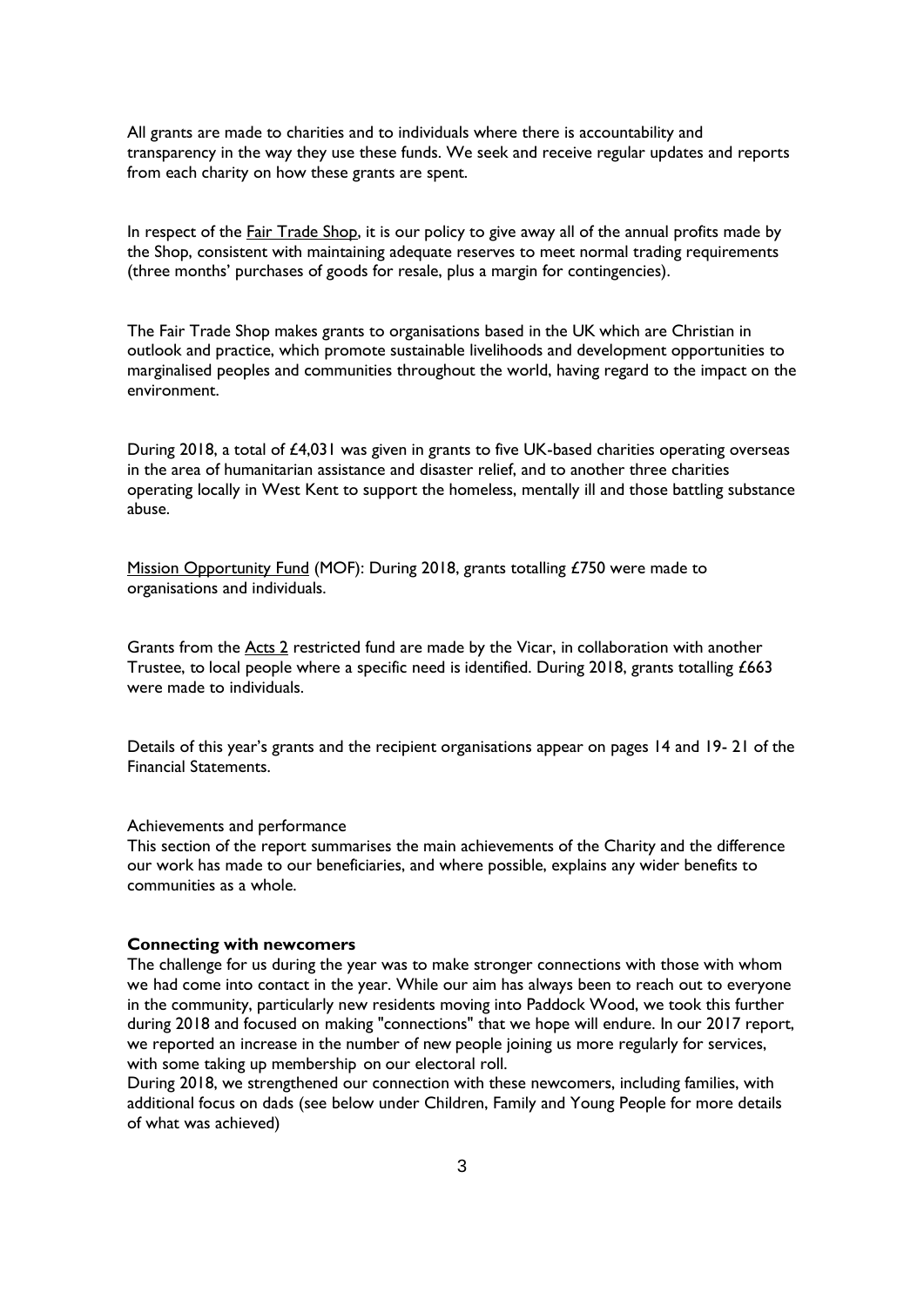Those new to the church often comment on how warm, welcoming and supportive members of the congregation are, and this is a quality which we continue to build on.

## **Connecting with congregation and the wider community**

Another Alpha Course was held during 2018 along with the Alpha marriage preparation course. Plans are being made in 2019 to offer the Bible course to those who are not regular members of home groups after a number enjoyed this introduction to the story of the Bible in home groups during the year. Home groups continue to be a place of development, both numerically, and we hope, spiritually, for members. We value greatly the time and effort put in by the leaders of these groups.

During the year, we have seen our relationships grow with Paddock Wood Baptist Church under the leadership of their lay pastor Steve Collingwood. For the first time, a number of their congregation joined St Andrew's for a joint week-end away at Ashburnham on the theme of Telling our Story of Faith. This went incredibly well and we hope it might be repeated.

Bryan, John and Steve also ran a tent at the annual War and Peace Show with the support of churches from East Peckham and members of the different congregations. This event attracts crowds from all over Europe and our presence there was warmly welcomed, and a great number of cups of coffee and tea, and the gospels, were handed out.

Evangelism: During 2018 two committees on Church Council reformed to focus on Mission and Evangelism, and the way in which St Andrew's reaches out to the local community. Now called the Community Outreach group, its brief is to look for opportunities to engage with the wider community of Paddock Wood and to find ways in which we can share our faith and make Christ known. The group will look at what we do as a Church and how we communicate ourselves. We hope this will lead to constructive opportunities to engage with the community at 'town events, as well as our own. This work is as important as coming to church on a Sunday, if not more so, and it is everyone's responsibility to join in.

## **Church Development Plan 2019-2021**

The Church Council adopted the latest version of its Church Development Plan in January for its next three years. This reminds us that we are: **Called** to be the people of God, **Equipped**  to share the good news of Jesus, and **Confident** in the work of his Holy Spirit. Highlighting three areas, the Plan looks at some resourcing of areas such as new leadership, and the finishing of works already underway. Engaging, as we look to respond to the new challenges which the construction of 1000 new homes in the parish will bring; and developing, as we seek to develop our lives after Jesus and become confident in our faith sharing.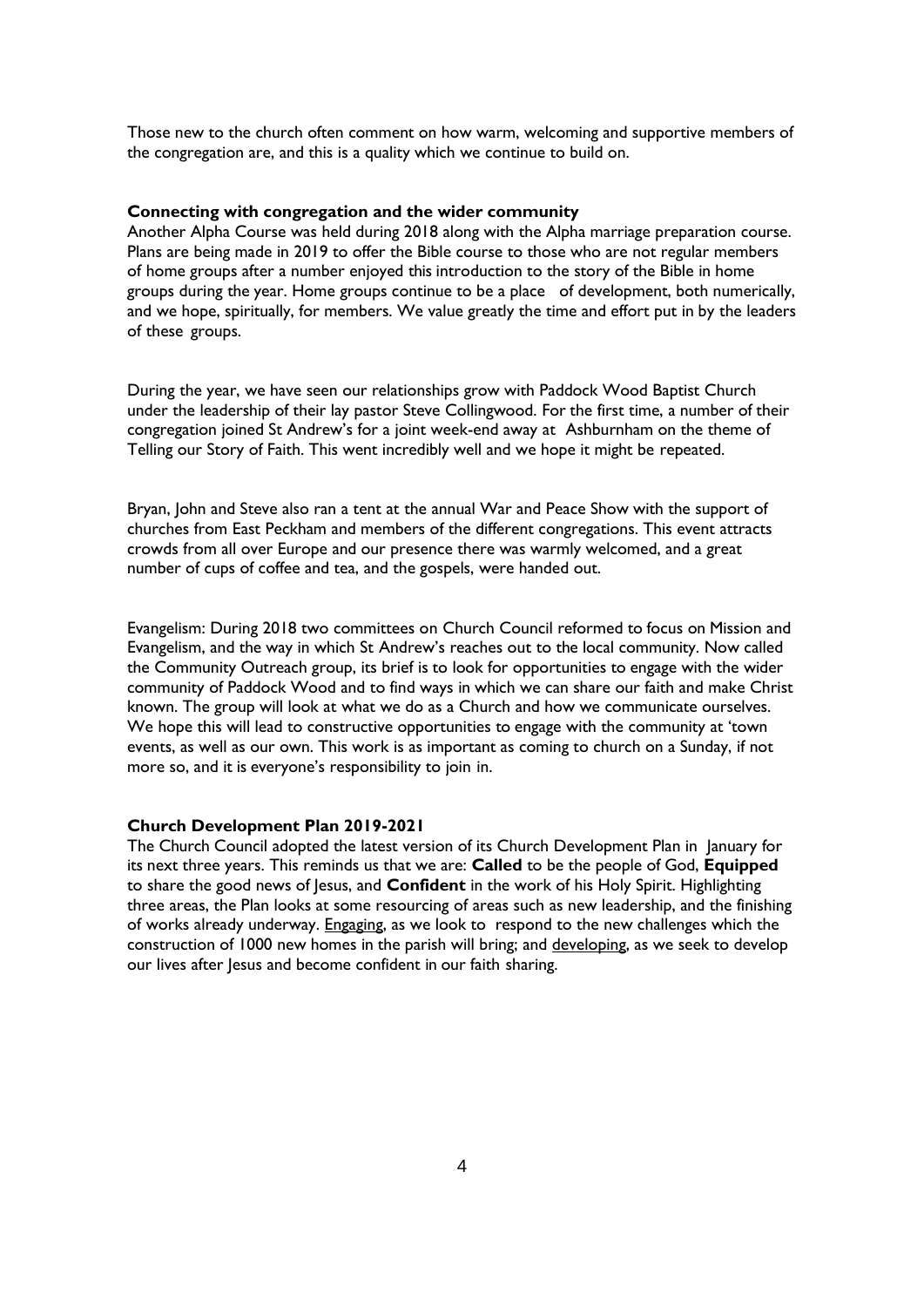This document will become of ever increasing importance in the future, as far as the Diocese is concerned. Bryan has chaired a group for the Bishop on developing a Diocesan wide CDP which will in future be referred to as a Called to Grow plan. Every parish will be required to have one, and will be an integral part of reviews with senior members of the Bishop's staff, and of profiles when looking for a new incumbent.

## **Safeguarding**

St Andrew's remains committed to following the Church of England's safeguarding policy for children, young people and adults: Promoting a Safer Church 2016. This commitment is to everyone visiting the church and within the community and is based on the following Church of England commitments to:

- Promote a safer environment and culture
- Safely recruit and support all those with any responsibility related to children and vulnerable adults within the Church
- Respond promptly to every safeguarding concern or allegation
- Care pastorally for victims/survivors of abuse and other affected persons
- Care pastorally for those who are the subject of concerns or allegations of abuse and other affected persons
- Respond to those that may pose a present risk to others

At St Andrew's Church we support the wider Church's philosophy that '*the care and protection of children, young people and adults involved in Church activities is the responsibility of everyone who participates in the life of the Church*'.

In order to achieve this, we use the Safer Recruitment Process for all new substantive and volunteer appointments within the Church and require all staff to undertake safeguarding training.

Safer Recruitment Process aims to ensure that staff appointed meet the requirements for working with vulnerable individuals, which involves an application form with self- declaration to work within our safeguarding guidance, receipt of two references and a DBS check where required.

The Basic Awareness Course, C0, was completed by all the trustees. In addition, it was shown to members of the congregation during three session in 2018. This course is also undertaken by all new members of staff and volunteers working with church groups aimed at children, young people and adults, providing a basic overview of safeguarding and the recognition of vulnerable individuals. We would like to capture additional members of the congregation over the next year with the offer of further C0 sessions.

Additional Safeguarding Training is provided for staff and volunteers depending on the level of responsibility.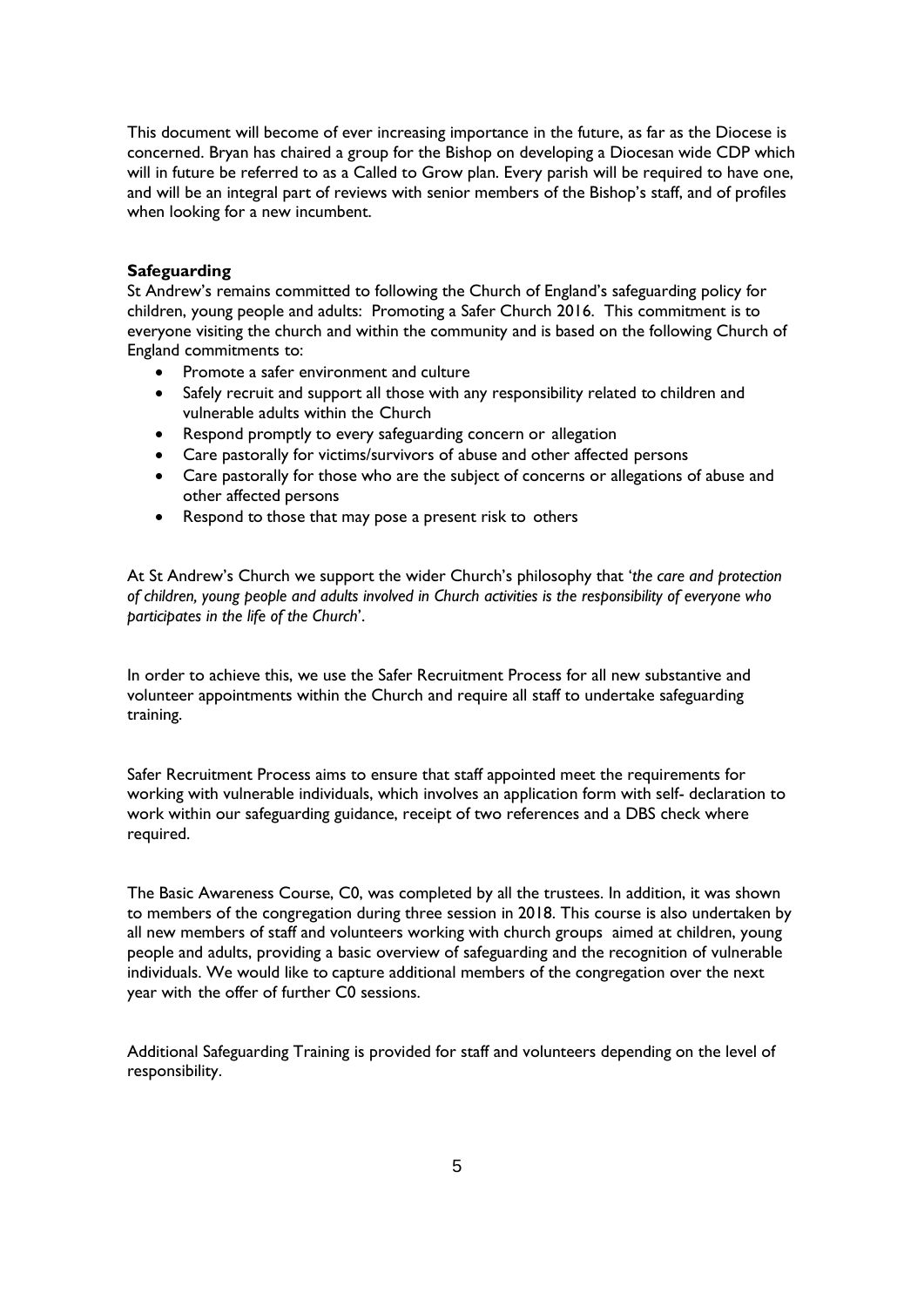The Parish Safeguarding Officer (PSO) and Assistant (PSO) changed in the summer of 2018 when the Rev. Canon Rachael Knapp stood down. The trustees would like to thank Rachael for her hard work in raising the profile of safeguarding in all areas of our Church. Rachael has been replaced by Carol Williams (PSO) and Felicity Lusted (Assistant PSO), who have both completed Safeguarding Leadership (C2) and Safer Recruitment (S1) training this month.

Information is provided on our website, on posters within the church halls and to staff and volunteers with contact details for the PSO. In the last three months four cases of vulnerable individuals have been discussed with Diocesan Safeguarding leads.

In January 2019 the Church Committee discussed the Charity Commission guidance on reporting serious incidents which came into force at that time and noted the requirements.

**Plan for 2019:** the PSO is currently undertaking an audit of safer recruitment processes and training for all individuals involved in groups in the Church. This has started with the children and young people groups and will shortly move on to adult groups activities. This audit will support the information required for the Rochester Diocese Parish Safeguarding Audit for 2018/19 due in May 2019. The House of Bishops recently published a Parish Safeguarding Handbook https:/[/www.chpublishing.co.uk/books/9780715111383/parish](http://www.chpublishing.co.uk/books/9780715111383/parish-safeguarding-handbook%20,)safeguarding-handbook, which should soon be available through the Diocese of Rochester website. This will provide an overall summary of Church of England policy and guidance with links added to guidance as it is revised. We will be keeping a close eye on this over the forthcoming year to update local guidance as required.

## **Children, Family and Young People**

Sarah (Youth worker) and Hanna (Children & Families Worker) have been working to continue to run a range of weekly children and youth activities at the church. They have also been regularly working in the local primary and secondary schools, with weekly clubs at lunch times and after school. They work to fulfil their mission statement which is: '*For every young person in Paddock Wood to hear the good news of God's love for them and be encouraged on their journey of faith*'.

During 2018, they have had a number of successes, particularly a growing number of young families attending church on Sundays and other church events. They have hosted a number of special events this year to reach out to children and families. There was the Pancake Pandemonium Party, the Family Fun Day in September, and a Light party in October. We had the Annual Holiday Club in July with 88 children attending and in the afternoon we ran Pop-Up Sports at Memorial fields, we worked on this with Scripture Union. Over the course of the week we saw 20 young people in these sessions and shared the gospel with them.

The Children's and Youth team have been involved in planning the Church Lite and Messy Church services each month. They also organised the Good Friday and Christmas Eve services, the Christmas Eve Christingle service was very well attended this year.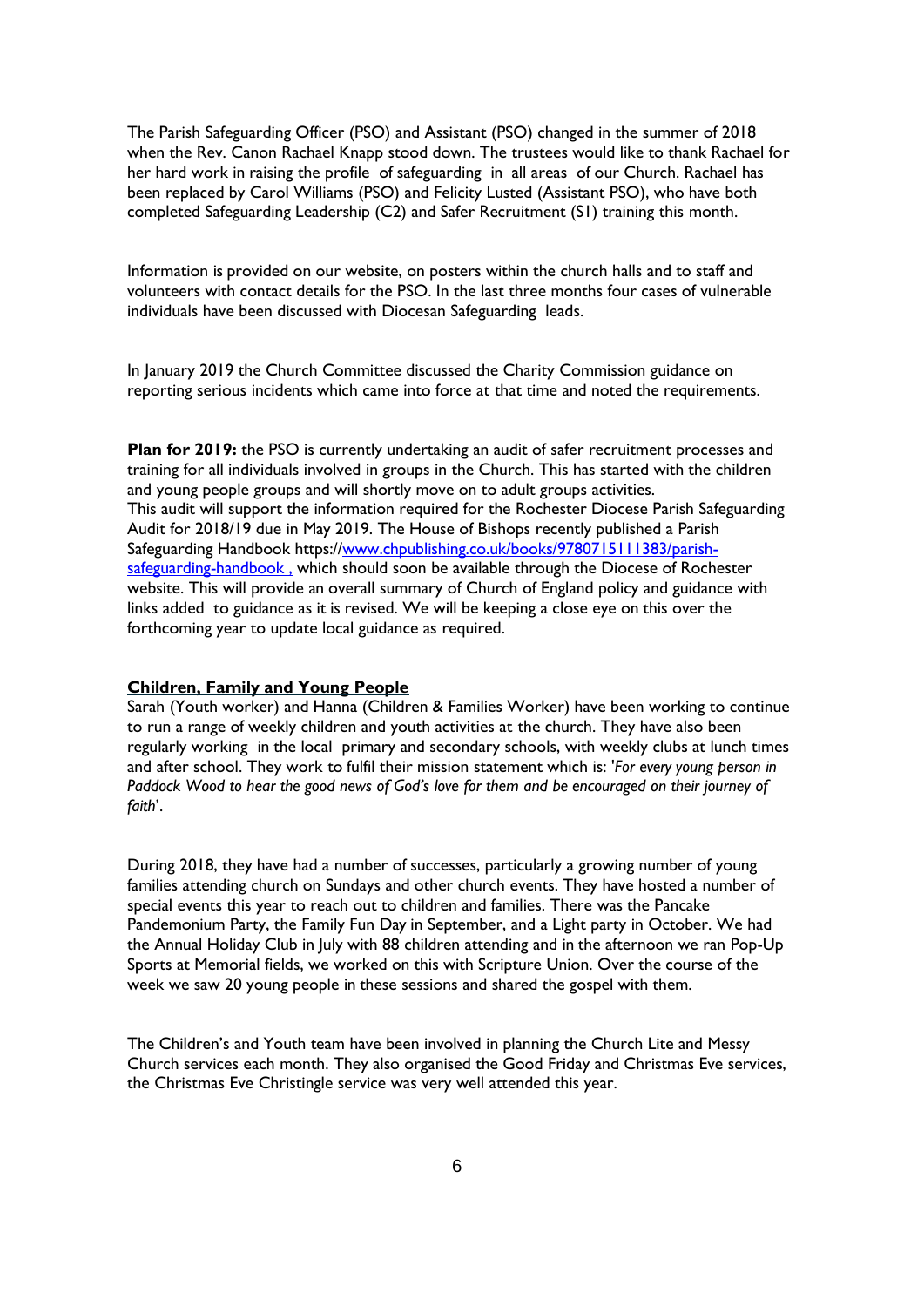One of the main challenges they face is having enough volunteers to run all of the activities the church wants to provide. Some new volunteers joined in the last year, which has strengthened the teams, but the leaders are always looking and praying for more people to join them in their mission. Another challenge they face is encouraging young people to move from youth clubs to become a part of the church family. In September, Sarah tried starting a new youth group for those who are getting a bit too old for Messy Church, it is held at the same time. This has been a successful trial, as a group of 6-7 young people, not all church attenders, come regularly and have been enjoying the group, spending time exploring a bible passage and praying for one another. From this, Sarah has also been encouraged that she will be taking a group of 5 young people to Soul Survivor camp this summer, 3 of whom do not currently attend church. Another growing new group is *Who Let the Dad's Out*? which started last year and continues to grow slowly, with around 12-15 dads and 20 children attending.

Sarah and Hanna are looking ahead to the next year, when a new project will be providing transition workshops at the primary school. A course called '*It's your move*', created by Scripture Union, helps children in year 6 with the move to secondary school. As Sarah does assemblies at the primary school, and then runs a lunch club at Mascalls, this will provide good continuity for young people who may be anxious about the move and the new challenges they face as they become teenagers.

A lot has been achieved this past year, much under the radar. The trustees recognise the importance of this work and wish to place on record its appreciation to Sarah and Hanna for their commitment and love for the young people in the community at large.

### **Methodist Circuit Developments**

The Circuit churches continue to serve their local communities and, like St. Andrew's, to support home and world mission. For example, the Sevenoaks Methodist Church has long supported the Deptford Mission, while the congregation at Tonbridge has strong links with Christian work and witness in Uganda. The Hospices of Hope offices and teashop are located in Otford. This is one of several projects supported by the local Methodist church.

Regrettably, two churches will be closing around Eastertime next year, after many years of faithful Methodist work and witness at Southborough and at Offham.

When John Butt retires in summer 2019, our part-time presbyter at Sevenoaks, Rev. Gillian Le Boutillier Scott will be moving to a new appointment at Woking. She will be succeeded by Rev. Dermot Thornberry, who is currently ministering in the Brighton area.

A proportion of Rev. Sharon Lovelock's full-time hours have been earmarked for St. Andrew's when Rev. John Butt retires.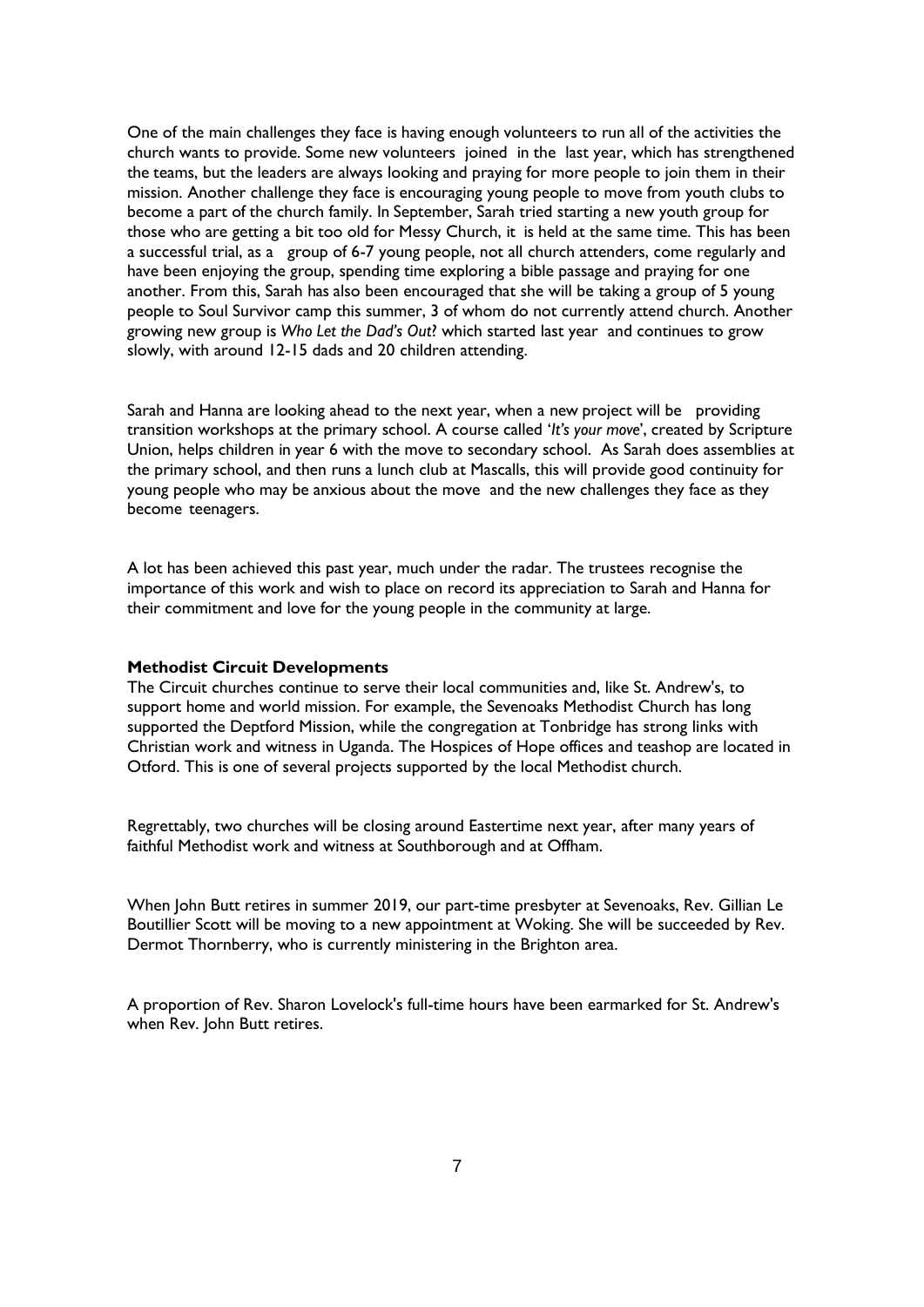## **Ecclesiastical Parish Boundary Change**

During this year the western end of the ecclesiastical parish boundary of St Andrew's was changed. With a mind to the future development of Paddock Wood, and in partnership with the parish of Tudeley-cum-Capel and Five Oak Green (Capel United Church), our parish boundary was extended to Tudeley Brook. Some houses were lost to Capel United Church on the eastern side of Colts Hill. This transfer was agreed by the Bishop in December 2018 and a new map of these changes is available in the parish office.

## **Connecting with people and community outside England and Wales**

#### **Bereko**

We continued to build our relationship with the Anglican church family in Bereko, Northern Tanzania.

Our link with Bereko is about forming and nurturing a long-term relationship. It provides great encouragement to us and to them and we thank God for the way he blesses this friendship. Our parish link with Bereko is a part of the Companionship link between the Dioceses of Rochester (UK) and Kondoa (Tanzania). Bereko parish includes the churches in Bereko and Kikilo and our relationship with both continues to flourish.

Over recent years, our church link has developed into a wider community link which includes the Paddock Wood and Bereko Primary Schools, Secondary Schools and Town Councils. This wider involvement is coordinated by the formally constituted Bereko Community Partnership (BCP). This year, in recognition of the work Sue Chalkley has put into the project at both Diocesan level (Chair of the Diocesan partnership), and at parish level, the Bishop of Kondoa conferred on her the honorary title of Canon of Kondoa Cathedral.

We usually visit Bereko every two years and, in October 2018, seven church members visited Bereko and the Kondoa Diocese. The visit was, as usual, led by a member of the clergy (our Curate this time) and was successful in reinforcing existing relationships and establishing new friendships. Feedback was provided to the church family at the St Andrew's Day service on 2 December 2018. In between our visits, we maintain good communications with a variety of people in Bereko, mainly using WhatsApp.

During 2018 the BCP continued work to raise awareness and raise funds. Activities included a soup lunch in February, sharing a 'sponge station' at the Paddock Wood Half Marathon in April and providing a Bereko section, with the theme of sanitation, within the church's stand at the Paddock Wood carnival in July. School books, school uniforms and other goods were also sent to Bereko in a shipping container (Operation Tanzania) for the final time. Operation Tanzania has now ceased after 50 successful years.

7,000 palm crosses made in Kikilo were purchased during our visit and these will be sold on to other churches to assist with the cost of building a clergy house there.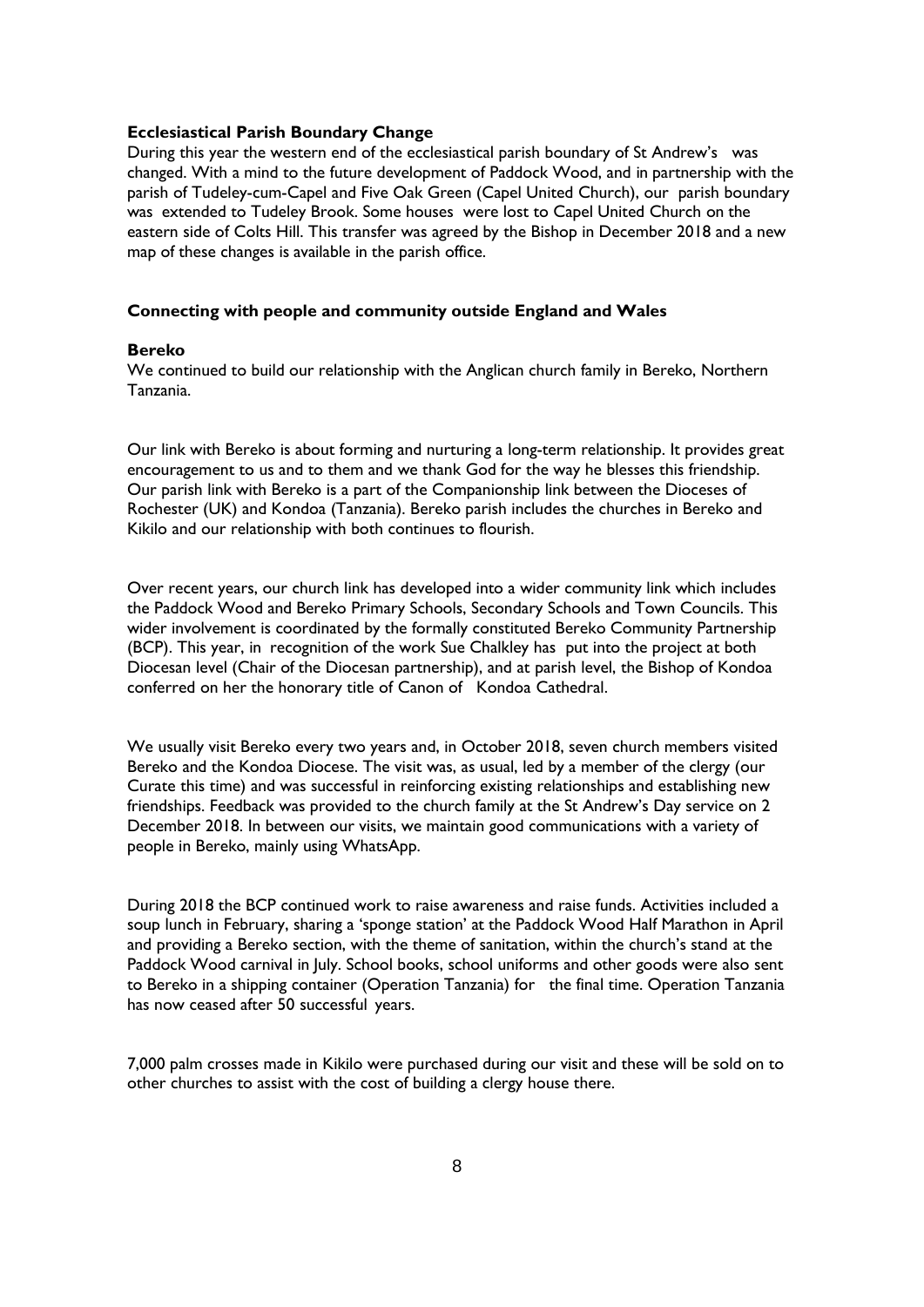During 2018, £6,792 was spent from the Bereko Fund. This sum supported our Link by funding the Bereko pastor's salary and expenses; the parish's share to Kondoa Diocese; a contribution to the Diocesan Finance Officer's motorbike; a contribution to the cost of building a clergy house in Kikilo; purchasing medicines and medical supplies; purchasing eleven beehives and contributing to the cost of toilets in the new primary school and beds for the new dormitory in the secondary school. The Bereko Fund also covered the air fare and other travel expenses for the Curate on the 2018 visit.

### **Other**

Three of the other four missionary societies we support, plus several of the charities which receive grants from the Shop, all operate in Europe, Africa, Asia, the Middle East and South America. They keep us informed through reports which provide assurance that the funds are distributed in line with our aims.

Financial review

### **Income**

Total income for the year amounted to £263,649 (2017 £247,797). There was a welcome increase in Gift Aid and other Donations, but this was partially offset by a reduction in Hall Lettings and Shop takings.

### **Expenditure**

Expenditure increased from £262,605 to £311,077. Replacement of the heating boilers cost £20,000 and Professional Fees for the structural surveys and employment advice added £10,000. Employment costs increased, following the appointment of a Full time Operations Manager, in addition to which we had the Children's and Youth Workers for the full year.

### **Net Result**

The net result for the year before revaluation of the Halls complex, is a deficit of £47,428 (2017 £14,808) The Maintenance and Repair Funds have reduced by approximately £20,000, Restricted Funds by £4,000 and General Funds by £3,009. The other reductions are mainly the Fixed Assets depreciation charges which have been transferred to Fixed Assets and Revaluation Reserves. The balance of free reserves now stands at £62,568. Although this exceeds the amount the Trustees consider should be retained for working capital, equivalent to three months expenditure (£51,385), this is considered to be prudent in view of our proposals to improve the fabric and facilities.

## **Reserves Policy**

Each year the trustees review the requirements for free reserves, which are those unrestricted funds not invested in fixed assets, designated for specific purposes, or otherwise committed to ensure that the church can meet all its obligations.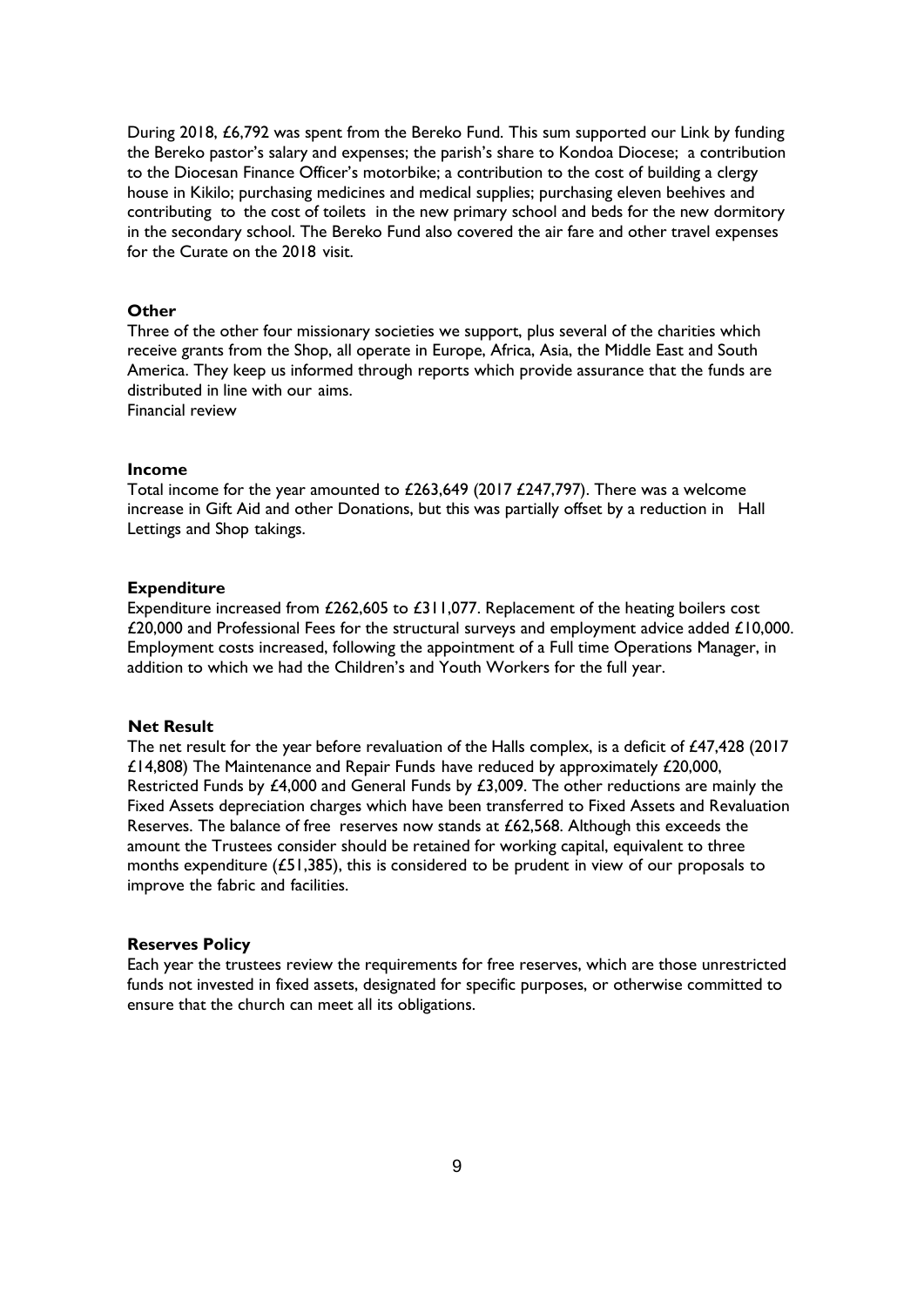As stated above, free reserves stand at £62,568 (2017 £65,557). In reviewing its reserve requirement the trustees have decided that the charity needs to hold a level of free reserves within the Parochial Fund equivalent to approximately three months' running costs, amounting to £51,385 (2017 £49,186). In addition, we need to hold a reserve to cover emergency situations such as urgent property repairs. This gives flexibility to cover the need for adequate working capital, the ability to respond quickly to emergencies and to fund partly our planned programme of improvement to the fabric and facilities.

In the case of the **Fair Trade Shop** (a restricted fund), our policy is to maintain free reserves equivalent to three months' normal expenditure, including a contingency margin of ten percent. This amounts to £4,122 (2017 £4,110). The difference between this level and the actual level of £6,820 at 31 December 2018 is considered essential to cater for additional seasonal expenditure on procuring extra stocks of goods in the run-up to the Shop's November Christmas event.

The trustees believe that at present, the level of reserves held by the charity is right for its plans for mission and outreach.

# **Governance Issues**

### **Church Committees**

The Church Council continued to exercise interest in, and oversight of, the current work, issues and challenges of the various Church Committees. Each of the Committee Chairs attended at least one meeting of the Church Council during the year to present their work and to discuss how their committee was responding to the challenges facing them.

The trustees assured themselves that the committees were active and effective in implementing plans for the year. However, two issues which emerged were (a) the need to spread the net wider by encouraging more church members to become actively involved through joining a committee; and (b) the need to implement urgently a succession plan to find replacements to take over the leadership role from those wishing to step down.

### **Data Protection**

In May 2018 new EU Data Protection legislation called GDPR (General Data Protection Regulation) came into force and placed specific obligations on our church to prove our compliance- and hefty fines if we are not compliant.

We undertook a data audit, asking individuals involved in church life and church groups to help us to understand what data is held, where and for what reason – particularly around personal and sensitive data

The results enabled us to create policy documents and processes to assist with ensuring compliance going forward. These documents are published on the website, displayed in the church foyer or are in the Church Council's policy packs as relevant.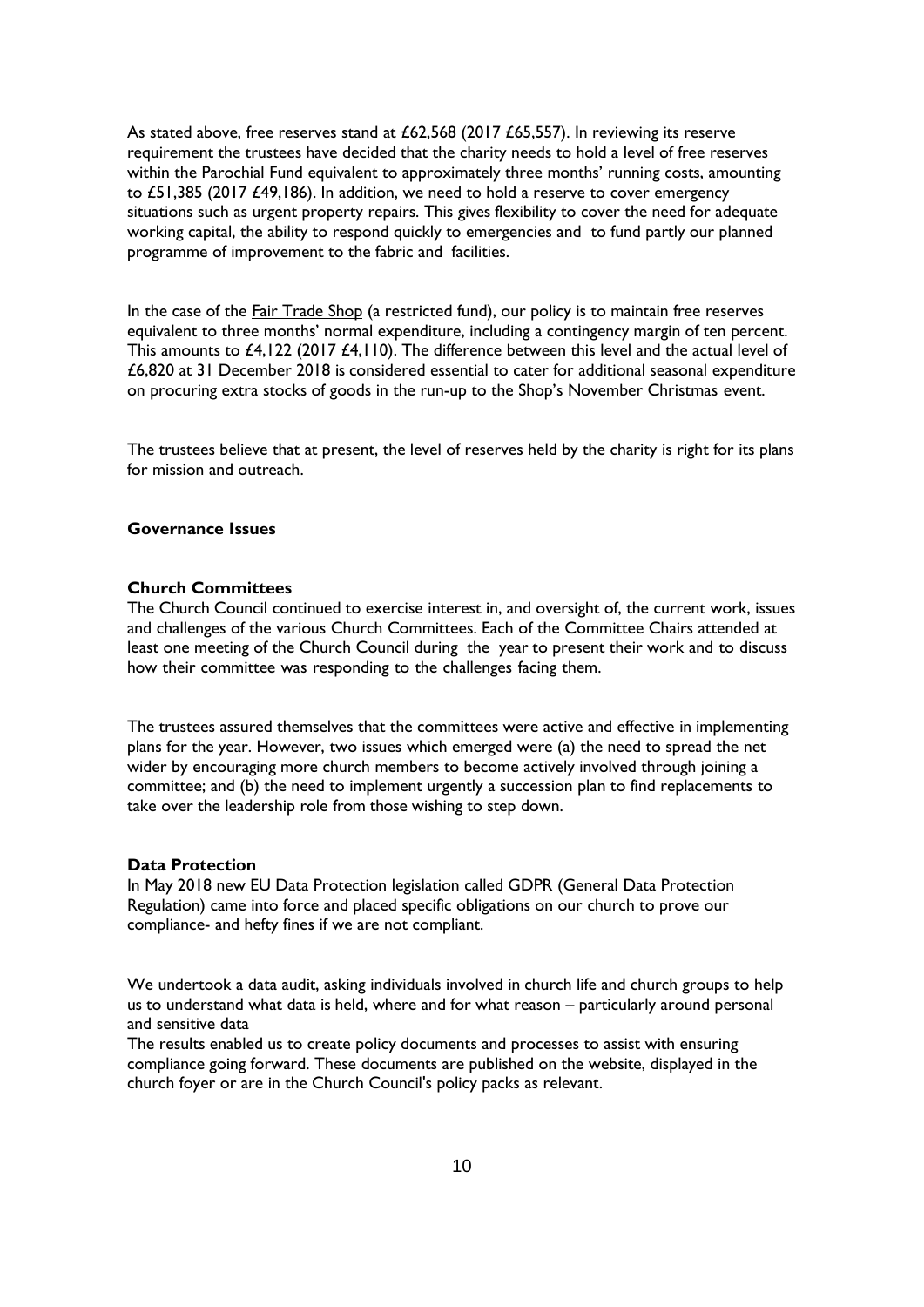We continue to develop our data management and briefing processes to make sure that we remain compliant with GDPR.

# **Risk management**

## **Risks and uncertainties**

The main *financial* risk for the charity is financial sustainability. A key element in the management of financial risk is a regular review of available liquid funds to settle debts as they fall due, regular liaison with the bank and active management of debtors and creditors balances to ensure sufficient working capital by the charity. The financial position is reviewed by Council at each meeting, in light of advice from the Finance Committee, which meets regularly to monitor and scrutinise the charity's financial performance against budget. If it proved to be necessary, or desirable, a Stewardship Campaign would be promoted.

Attention has also been focused on non-financial risks arising from Safeguarding, food hygiene, fire and health and safety of those who use the church's facilities. These risks are managed by ensuring that we have up to date and robust policies and procedures in place, and regular awareness training for staff and volunteers working in these operational areas. The trustees keep the major risks to which the charity is exposed under active review. Responsibility for overseeing the management and proper operation of the charity's risk systems and risk policies is vested in the Secretary to the Church Council, who is also a trustee.

All committees are required to prepare a risk assessment for each activity undertaken in the church's name, particularly where proposals might affect children, the church's reputation, or have financial implications. Steps are always taken to manage any risks (such as, for example, seeking to share the risk with others, insuring against the risk, strengthening internal financial controls, or not undertaking the activity). Health and safety, personnel procedures and office functions are reviewed on a regular basis. All committees are aware that for insurance purposes, the Church Council must be informed whenever any church sponsored activity takes place off-premises.

The trustees have also examined other operational and business risks (including those to which the Fair Trade Shop may be exposed), which the charity faces, and believes that these actions, systems and procedures are sufficient to mitigate the significant risks.

**Reputational** risk is managed mainly through supporting only Christian workers who have been rigorously vetted and trained. In addition, the Church of England's Safeguarding Policy requires that all trustees, individuals involved in regular work with children and young people provide references and submit to a Disclosure and Barring Service (DBS) check. In addition, the trustees now require all trustees, staff and volunteers to undergo formal Safeguarding Training.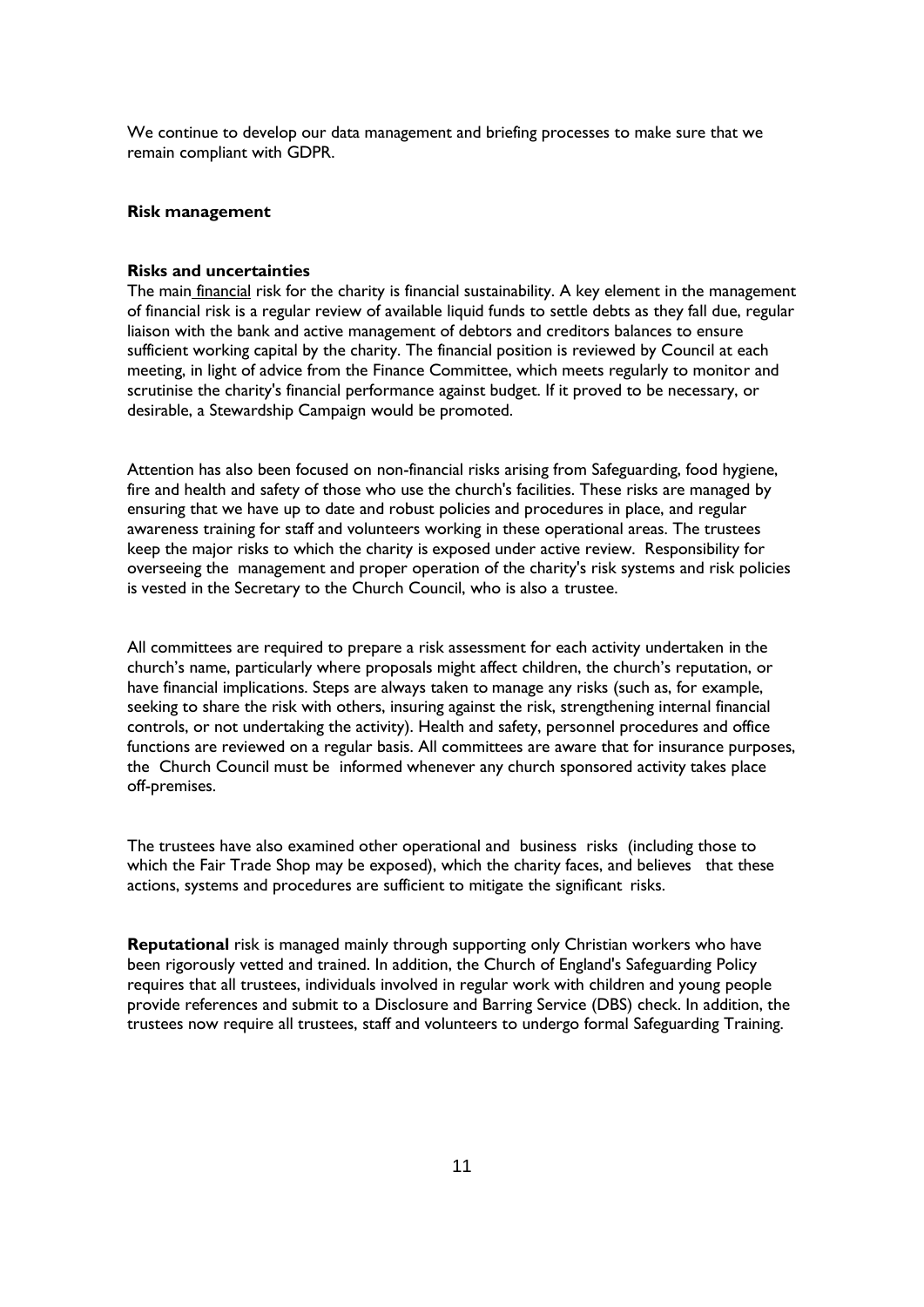**Operational** risk is managed mainly through supporting only appropriately gifted, qualified and supervised Christian workers and volunteers who fill positions of pastoral responsibility.

**Property and Fabric:** The Trustees are pleased that the church complex facilities continue to be intensively used by a large number of groups from within the local community for a wide variety of events. This makes it all the more important to ensure that the facilities are adequately maintained as part of our outward witness.

The Church Council received progress reports at each meeting and was satisfied that the Property and Fabric committee had adequate arrangements in place to manage the risks effectively.

## **People and Buildings**

#### **Study Leave for the Vicar**

During the months of August to November, Bryan was on study leave (Sabbatical) which is granted to clergy every seven years following completion of curacy training. Due to various staff changes and his coming to Paddock Wood, it was 14 years since his last sabbatical. Bryan spent time looking at The History of European Jewry and the events of the Holocaust, a subject in which he has always been interested. This time out from parish duties allowed him to read extensively, visit Poland, and to be 1 of 20 clergy invited to study at Yad Vashem, the Jerusalem study centre for the Holocaust. There has been an awakening within Christian theology in recent decades to understand and contextualise the Jewishness of Jesus, and the early church. Latterly, the development and growth of a more Gentile church has led to much of the antisemitic rhetoric that we today experience. Therefore, understanding this, and the Christian church's part in it, and our failure to act, is an opportunity to learn the lessons of history and challenge where we see it today.

### **Staff changes**

Following organisational changes to meet anticipated future challenges, a new post of Operations Manager was created, to which Steve Talmage was appointed. We thank both outgoing admin assistant staff members (Caroline Steadman and Desmond Hillary) for their faithful service, particularly Caroline, who served for seventeen years.

## **Volunteers**

During the year, our Pastoral Assistant, Annette Callow, and her husband Chris, moved to Grantham on retirement. We thank both of them for their many years of service in a variety of areas of the church's life and wish them God's blessings as they serve him in their new church.

The trustees continued their support of the work of the church, and especially the support of Christian workers, paid and voluntary. These have included a curate, three Readers, a Children and Families Worker, a Youth Worker, a Safeguarding Representative, Sunday school teachers, and other church workers involved in children's work, prayer visiting, communications and pastoral work.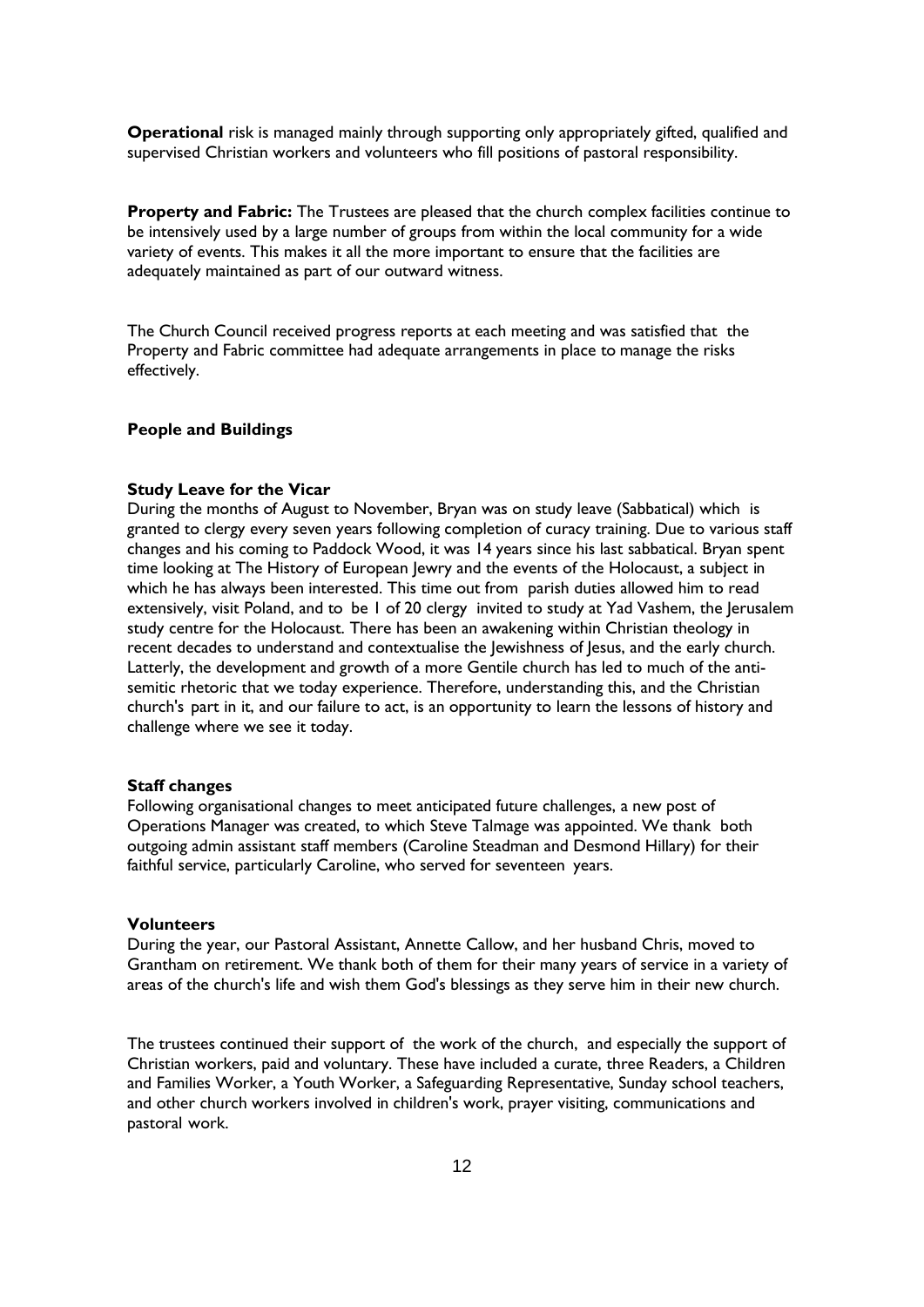The Vicar and Methodist Minister have helped co-ordinate and further the objectives of the charity. During the year, over one hundred volunteers from within and outside the church gave wide-ranging help across all the different aspects of the charity's work. Without all of this dedicated and committed work the charity would not be able to accomplish all that it does.

We continue to be indebted to all of our congregation who share their gifts and skills with the wider body, and for the time and energy they commit to the ministry here. However, this year has once again reminded us of the ageing profile of our congregation, and of the frailty of some of our long-serving volunteers, which has caused them to stand down. We need now to be encouraging and developing those younger members of our congregation to use their gifts and skills so that the work of Christ can continue and the church function as an affective body of witness.

## **Buildings and Resources**

In our 2017 TAR, we reported that we had given the go-ahead to the Property and Fabric Committee to instruct a preferred architect to draw up initial plans and proposals to remodel the front and back offices and vestry areas, and that the trustees expect to make a final decision on construction in 2018.

Much work was done throughout 2018 to advance the project and options put to the Council at meetings during the year. The project is now at an advance stage, and proposals, including costings and financing options, were put to the Council in January 2019. We expect to make a final decision on the way forward sometime next year.

The remainder of the soft seats in place of the pews in church were procured and installed during the year, and were welcomed by the congregation.

We are grateful to members of he P&F committee who had an extremely busy year successfully managing complex projects.

### **Plans for future periods**

### **Outlook for a new Curate and Methodist clergy support**

Once again change will be inevitable in the year ahead as we say goodbye to Rosheen and the family, as her curacy comes to an end. Rosheen has brought many gifts and skills to ministry, and to her time at Paddock Wood. Many will wish to thank her and Nic for sharing with us, and will be sad to see them go to Cornwall. Nothing is ever certain when it comes to deployment of curates, and whether the Diocese will ask us to host someone else. The earliest we will know is June/July of 2019 for a possible start in September 2020. However, with only 6 curates coming back to the Diocese due to funding restrictions, we will have to watch this space. This is also impacted by John Butt, our Methodist minister, retiring in July 2019, and again we must thank him for his time and energy spent here in Paddock Wood, whilst juggling other commitments in the Circuit. We now know that Rev Sharon Lovelock (Tonbridge Methodist Church) will replace him, and will share ministry with us.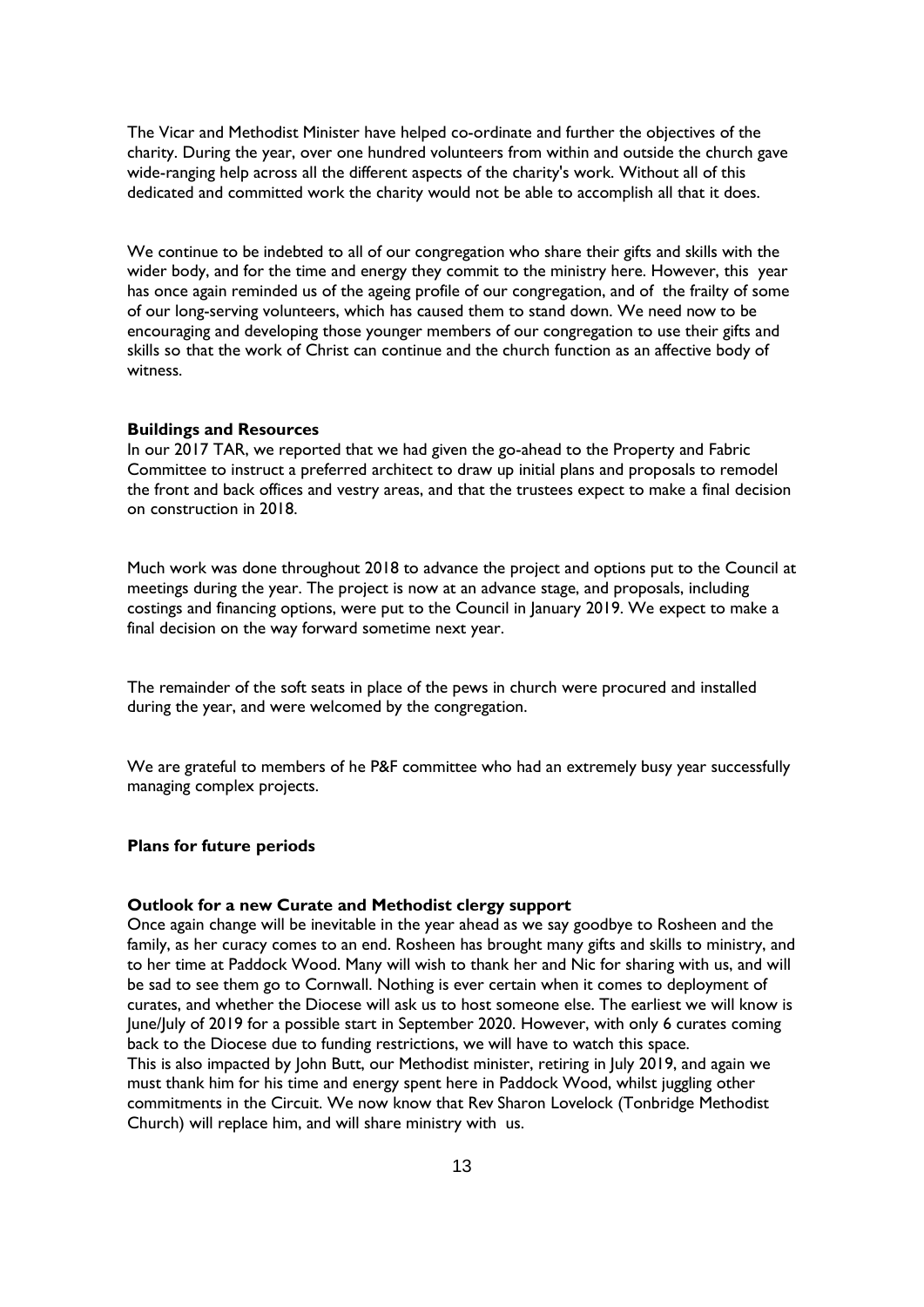## **Impact of the new homes being built in Paddock Wood- our response**

**New Church Primary School:** With a number of show homes popping up on Mascalls Grange at the top of Green Lane, and hedges being cleared on Mascalls farm, the long awaited developments are now here. Thankfully, thanks to prayer and sharing the challenge, St Andrew's is a step ahead. Monthly meetings are currently being held with contractors, KCC, Tenax Trust and ourselves on the new Church Primary School. It is expected that this will now open in September 2021.

**Methodist Pioneer:** The Methodist Circuit is currently purchasing a house on Mascalls Grange, and is seeking to appoint an individual who will act as a missioner to the new housing developments and help us to share our faith and church with them.

Efforts to find a suitable pioneer presbyter for the exciting project on this new housing development have so far been unsuccessful. Already, one very suitable Methodist Minister felt unable to commit to come from September next year, and search efforts continued early in 2019. At the time of preparing this report, the prospects of finding a suitable appointee to start in September 2019 were receding. However, in anticipation, a new manse will be secured on the development.

During 2019, we will need to develop our thinking and also build on faith sharing so that we can gain confidence when the time comes to be out there welcoming people in, and building God's church.

### **Challenges**

## **Paddock Wood Community Centre**

During the year we were in discussion with the Town Council concerning their plans to develop a Community Centre on the Memorial Ground. This clearly has implication for us, in particular our client base of hirers. We have had assurances that it is not the Parish Council's intention to poach, and we will need to keep our costs competitive and attractive. Having said all this, we may loose one or two of the bigger groups who have grown out of our halls and who do not wish to hire the main church building.

#### **Paddock Wood Primary School**

Towards the end of this year we were also made aware that Paddock Wood Primary School is in conversation with parents and the community over the academisation of their school. This is being forced upon more and more schools with Local Education Authorities finding themselves without funding to provide services. Our church will again support the staff and pupils in this exercise. We have church members on the Governing body, and the school's senior leadership team supported our bid for the free school two years ago. We hope we will continue to have a productive working relationship with them.

Challenges remain ahead, including growing our membership, being faithful and confident in sharing our faith, and in reaching out to newcomers as they take up residence in Paddock Wood as part of the new communities arising from the new housing developments.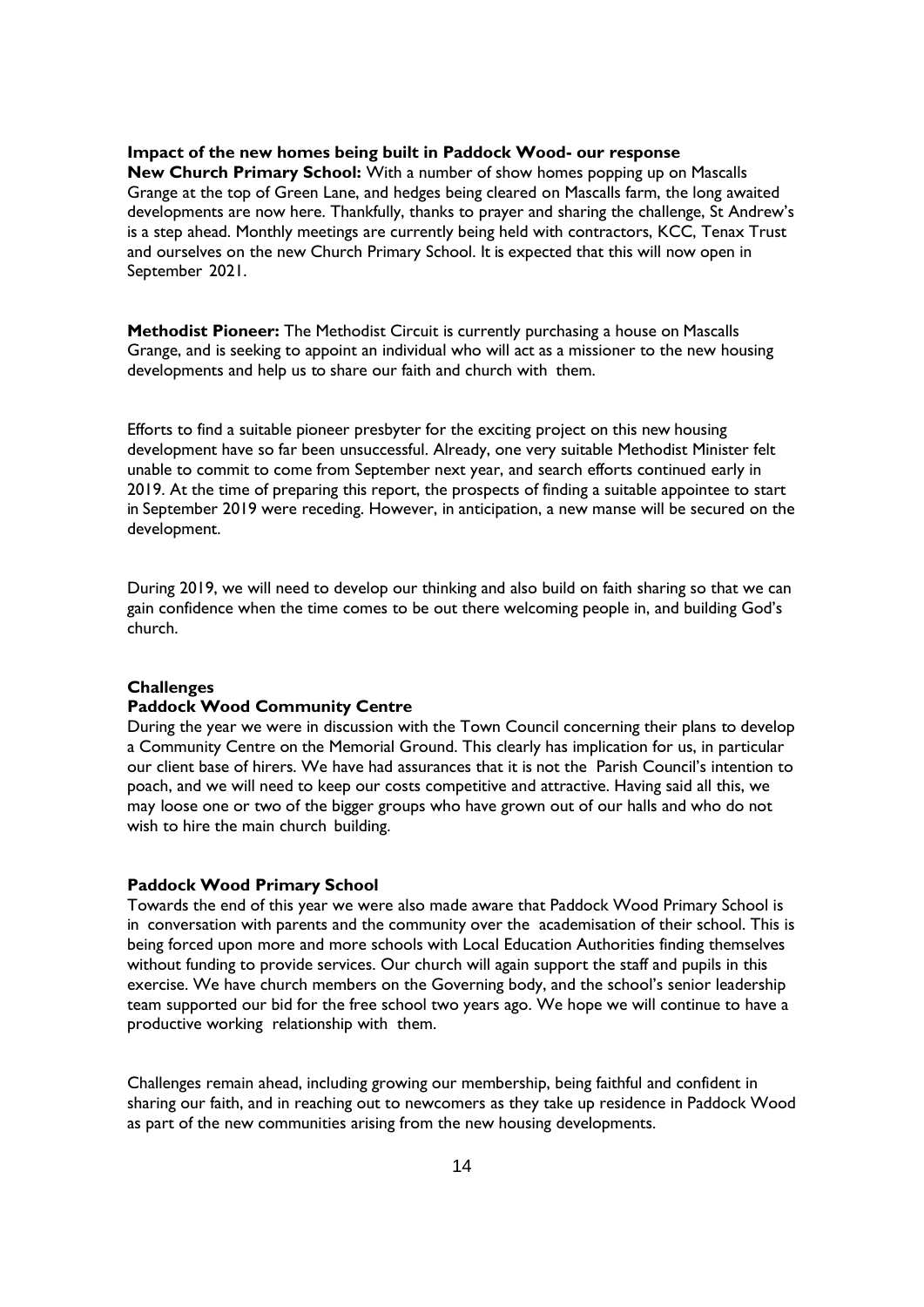## **Structure, Governance and Management**

The Anglican and Methodist Church of St Andrew Paddock Wood, is a Local Ecumenical Partnership (LEP) of Anglican and Methodist church members in Paddock Wood. It was registered as an independent charitable Trust in September 2010. The trustees and the Church Council are the same body. The structure of the Trust is set out in a New Framework Constitution agreed by the Charity Commissioners, The Church of England, The Methodist Church (and the URC and The Baptist Union) as well as Churches Together in England and Churches Together in Kent.

The governance of the Trust is set out in a Working Policies document and a Sharing of Buildings Agreement (both available on our website). The Charity is administered and managed by the Church Council, comprising: ex-officio trustees, being the ministers of the LEP, the Curate, the Youth Worker and the Children and Families Worker; up to sixteen elected Trustees elected at the Annual Congregational Meeting: four Wardens/Stewards, three Deanery Synod Representatives, and eight ordinary members. Wardens/Stewards are elected every year, but commit to serve for three years. Ordinary members serve for three years; and up to four Co-opted trustees, appointed by the trustees, including one representative for Local Preachers/ Readers, one representative for Pastoral Assistants and two co- opted members. Co-opted members serve for up to one year until the next Annual Congregational Meeting. The Youth Worker and Children and Families Worker are ex- officio members of the Church Council.

The chair of the Church Council is shared between the Reverend Canon Knapp and the Reverend Butt. The Lay Chair, who will usually chair meetings when neither minister is available, is Sue Chalkley.

The newly elected Church Council takes office from the end of the Annual Congregational Meeting, which must be held by the end of April.

The induction and training of any new trustees takes place in a number of ways. First, each Trustee is given a Member's pack, the aim of which is to help them in their legal role as a Trustee. The pack (first introduced in April 2010, and updated annually), includes a copy of the LEP governing constitution, material on the meaning of Trusteeship, the duties of a Trustee, the marks of good governance, future meeting dates and topics and details of Church Council Committees and their Terms of Reference. The information in the pack is reviewed and updated annually. During 2016, an updated written version of the duties and responsibilities of trustees was issued, reflecting changes in the law and latest guidance from the Charity Commission.

Secondly, at the first meeting of the new Council, the Secretary gives a brief talk on the duties and responsibilities of trustees and fields questions on the workings, objectives, policies and procedures of the charity. Thirdly, the new trustee is trained 'on the job' at trustees' meetings by observation and explanation by other trustees of the workings of the charity.

The Church Council meets every two months. Between Church Council meetings, the Standing Committee (comprising the Vicar, the Methodist Minister, the Curate, the Church Council Secretary, the Treasurer and the Warden team) is able to conduct church business as necessary. During 2018, the Standing Committee conducted several pieces of church business on separate occasions.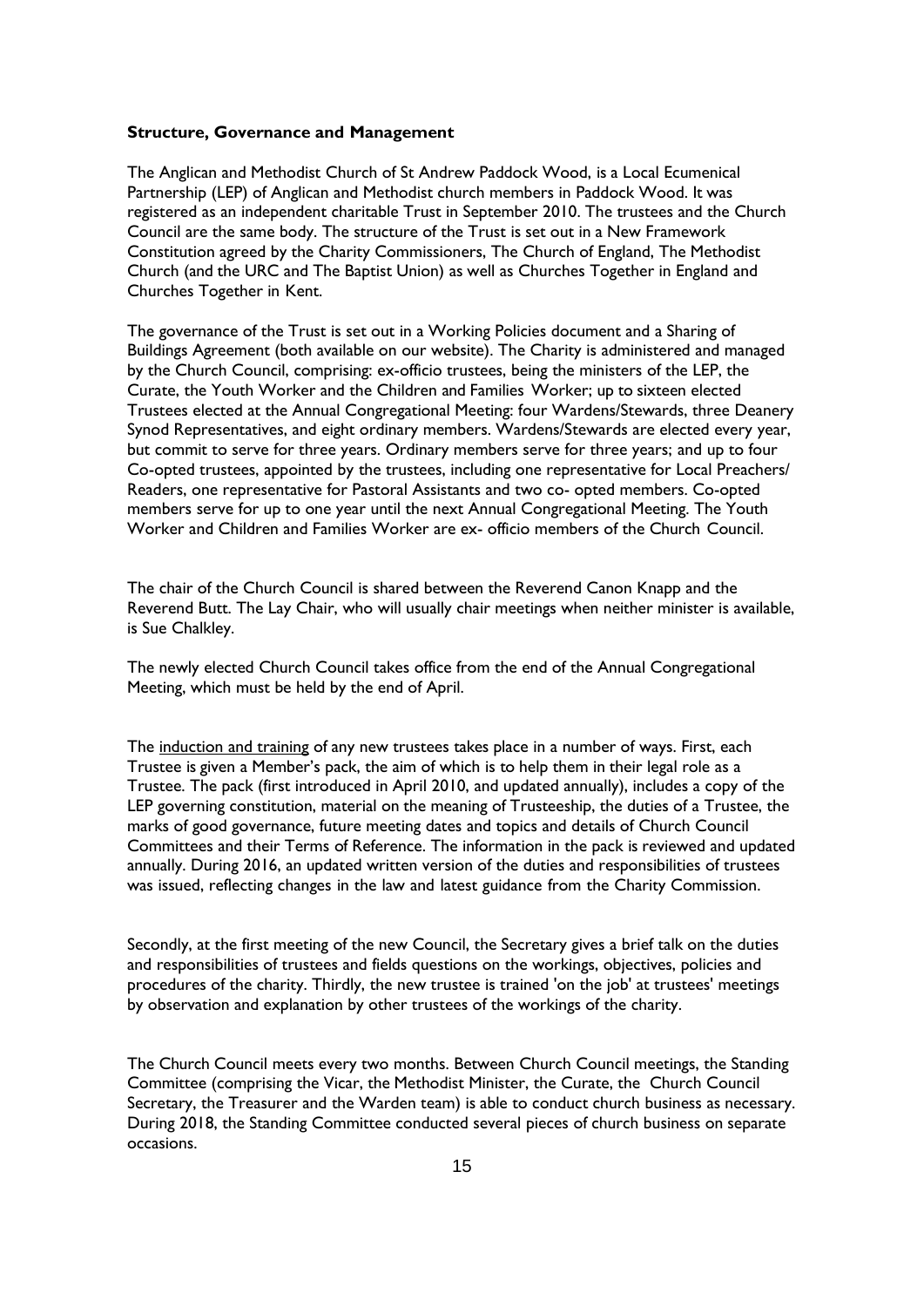Work on furtherance of the Church's objectives and aims is carried out by a number of committees at the behest of the Church Council. These committees carry out detailed work and make recommendations to the Church Council for future action. During the year, the chair of each Committee makes a presentation to the Church Council on the work of their Committee and the issues and challenges facing them. However, all key decisions in relation to the Charity's strategy, direction, policies, finance, use of the Church's assets and major items of expenditure, remain the responsibility of the Church Council.

Though the charity cooperates with many other charitable organisations through the financial support that it gives and the work in which it is engaged, it has no structural relationships with charities or other parties, other than with Tenax school trust, as explained in Section 8 above.

Reference and administrative details of St Andrew These are set out below:

**Name of charity**: The Anglican and Methodist Church of St Andrew, Paddock Wood Registered Charity Number: 1137783 **Registered Office**: Maidstone Road, Paddock Wood, Kent TN12 6DZ

**Trustees**: The members of the Church Council are its Trustees for the purpose of charity law and throughout the report are collectively referred to as the Trustees and/or the Church Council.

In 2004 a motion was passed at the Annual Meeting whereby elected members of the Council would serve for 3 years. Clergy, Deanery Synod Representatives, Reader Representative, Pastoral Assistant Representative, the Youth Worker and the Children and Families Worker, are all ex-officio members of the Council i.e. they are Council members by right of their position.

During 2018, the names of the Trustees, their positions and the date their office expires, were:

The Rev Canon Bryan Knapp (ex officio) - Vicar - Joint Chair The Rev John Butt (ex officio) - Methodist Circuit - Joint Chair The Rev John Ritson (ex officio) - Methodist Circuit Superintendent Rev Rosheen Browning (ex officio) - Curate Annette Callow - Pastoral Assistants' Representative (Resigned March 2018) Sue Chalkley - Elected Member ; Lay Chair (March 2021) Peter Crouch - Elected Member - Treasurer (March 2019) Marian Doyle - Elected Member (Resigned March 2018) David Farnham - Elected Member (March 2020) David Henshaw - Elected Member (March 2019) Linda Hobbs - Elected Member- Deanery Synod Representative (March 2020) David Laker - Elected Member (March 2019) Ann Mervin - Elected Member (March 2021) Jim Priestley - Elected Member - Deanery Synod Representative (March 2021) Hanna Rosser - (ex officio) - Children and Families Worker Keith Rosser - Elected Member - Warden (March 2019) Jean Saggers - Elected Member- Methodist Steward (March 2019) Chris Sutton - Elected Member - Warden (March 2019)